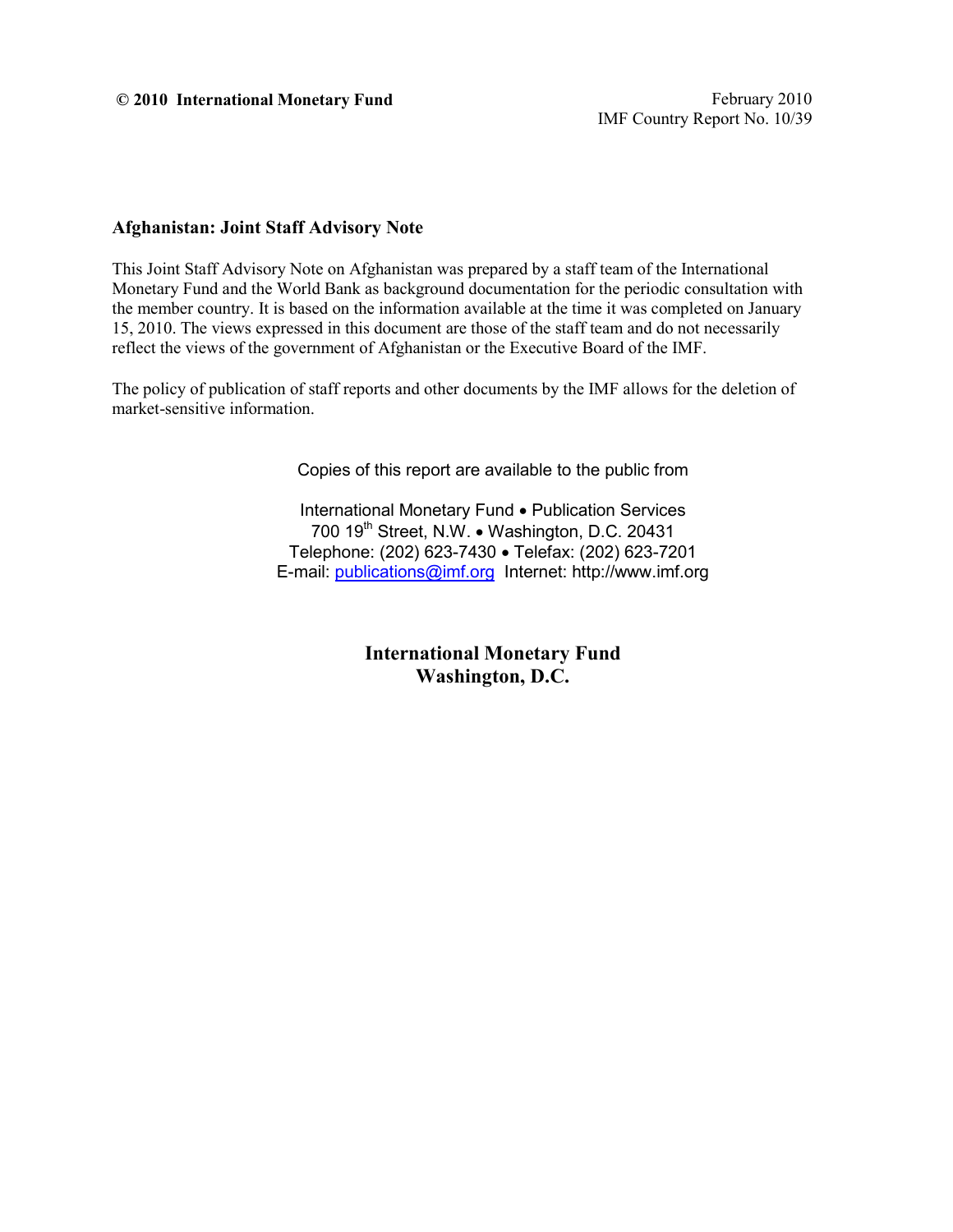#### INTERNATIONAL DEVELOPMENT ASSOCIATION INTERNATIONAL MONETARY FUND

#### ISLAMIC REPUBLIC OF AFGHANISTAN

### **Joint Staff Advisory Note on the Poverty Reduction Strategy Paper Annual Progress Report**

Prepared by the Staffs of the International Development Association (IDA) and the International Monetary Fund (IMF)

> Approved by Isabel Guerrero (IDA) and Adnan Mazarei and Dhaneshwar Ghura (IMF)

> > January 15, 2010

|  | <b>B</b> . |  |  |
|--|------------|--|--|
|  |            |  |  |
|  |            |  |  |
|  |            |  |  |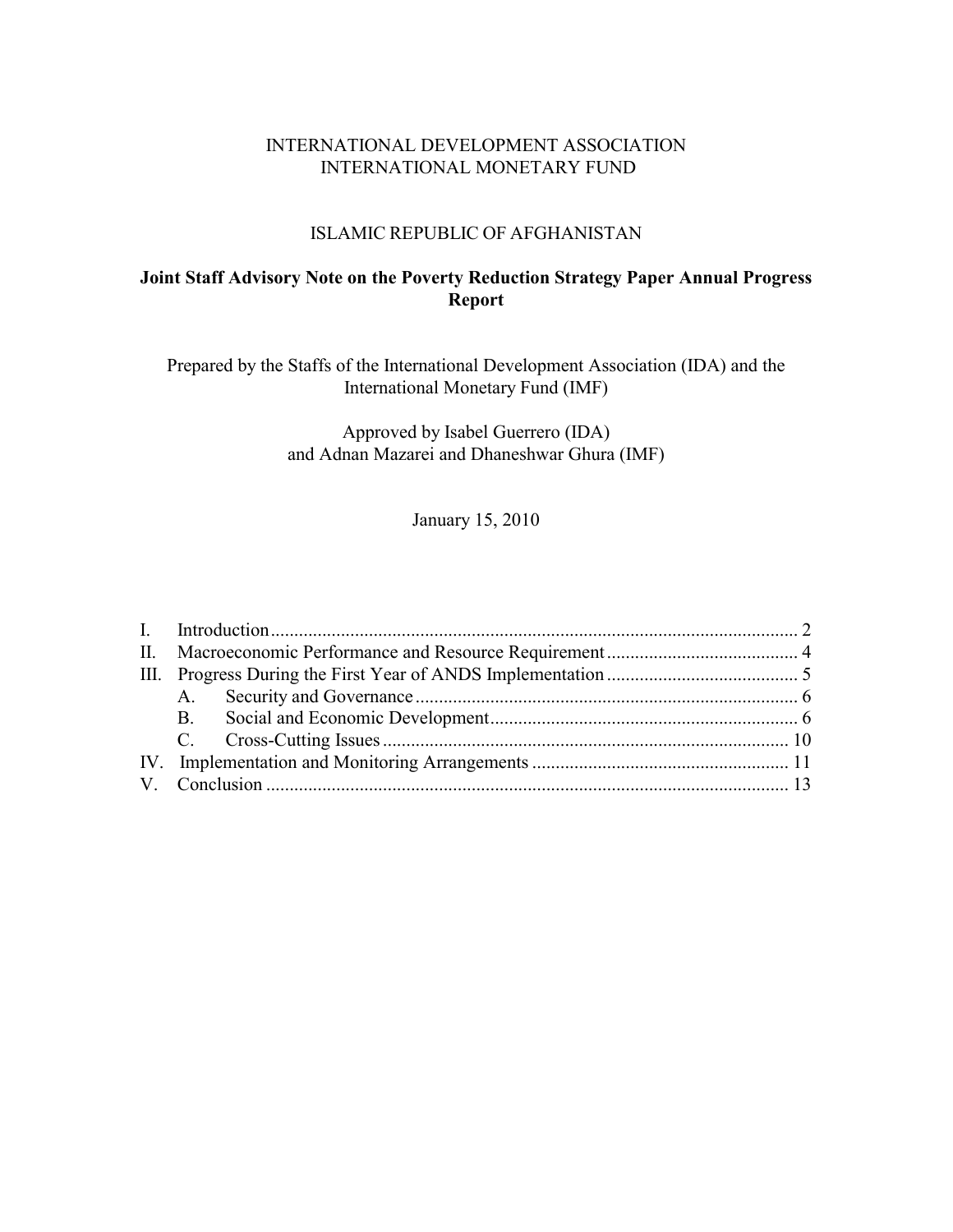#### **ISLAMIC REPUBLIC OF AFGHANISTAN JOINT STAFF ADVISORY NOTE**

#### **I. INTRODUCTION**

1. **This Joint Staff Advisory Note (JSAN) reviews the First Annual Report on the implementation of Afghanistan's National Development Strategy (ANDS)**. The ANDS, which covers the five-year period from 2008 to 2013, is organized around three Pillars: Security; Governance, Rule of Law and Human Rights; and Economic and Social Development. It was received by the International Monetary Fund (IMF) and International Development Association (IDA) as Afghanistan's Poverty Reduction Strategy Paper in April 2008. The first Annual Progress Report (APR) was received by the World Bank and the IMF in September 2009. It describes the progress of the Government of Afghanistan (GOA) in bringing the ANDS to its implementation stage. The report benefited from donor comments, was printed in two languages, presented at a conference and disseminated on a government website.

2. **Since the launch of the ANDS in April 2008, Afghanistan has experienced a number of extraordinary challenges that delayed its implementation**. The security situation deteriorated markedly and was dominated by the cross-border Taliban insurgency. Growth started to recover from a devastating drought. In May 2008, food and fuel prices peaked, leading to high inflation and pressure on the budget for additional fuel and food subsidies. These threats to macroeconomic stability were accompanied by a period of political uncertainty for Afghanistan's leadership. Afghanistan's second Presidential election planned for April 2009 was delayed to August 2009, leading to a prolonged election period. Overall, Afghanistan's situation remains complex, dominated by the world's largest narcotics production and weak governance and rule of law. While it is important to note the progress in sectors such as education, health, and rural development, performance in governance and service delivery of basic services is still poor. Similarly, while some regions are consolidating progress on the main Millennium Development Goals, development in several regions is being held back by insecurity. However, given the challenges, the staffs regard the amount of progress as noteworthy.

3. **The APR reports on efforts in areas of concern that were raised in the 2008 JSAN**<sup>1</sup> **for the ANDS, but in regard to key recommendations progress remains limited**. The government has been working on increasing aid effectiveness and coordination, but success also depends on donor cooperation. The authorities were successful in maintaining macroeconomic stability. Recent efforts to increase revenue mobilization showed initial

<sup>&</sup>lt;sup>1</sup> Islamic Republic of Afghanistan: Joint Staff Advisory Note of the Poverty Reduction Strategy Paper, IDA and the IMF, May 15, 2008 (IMF Country Report 08/193).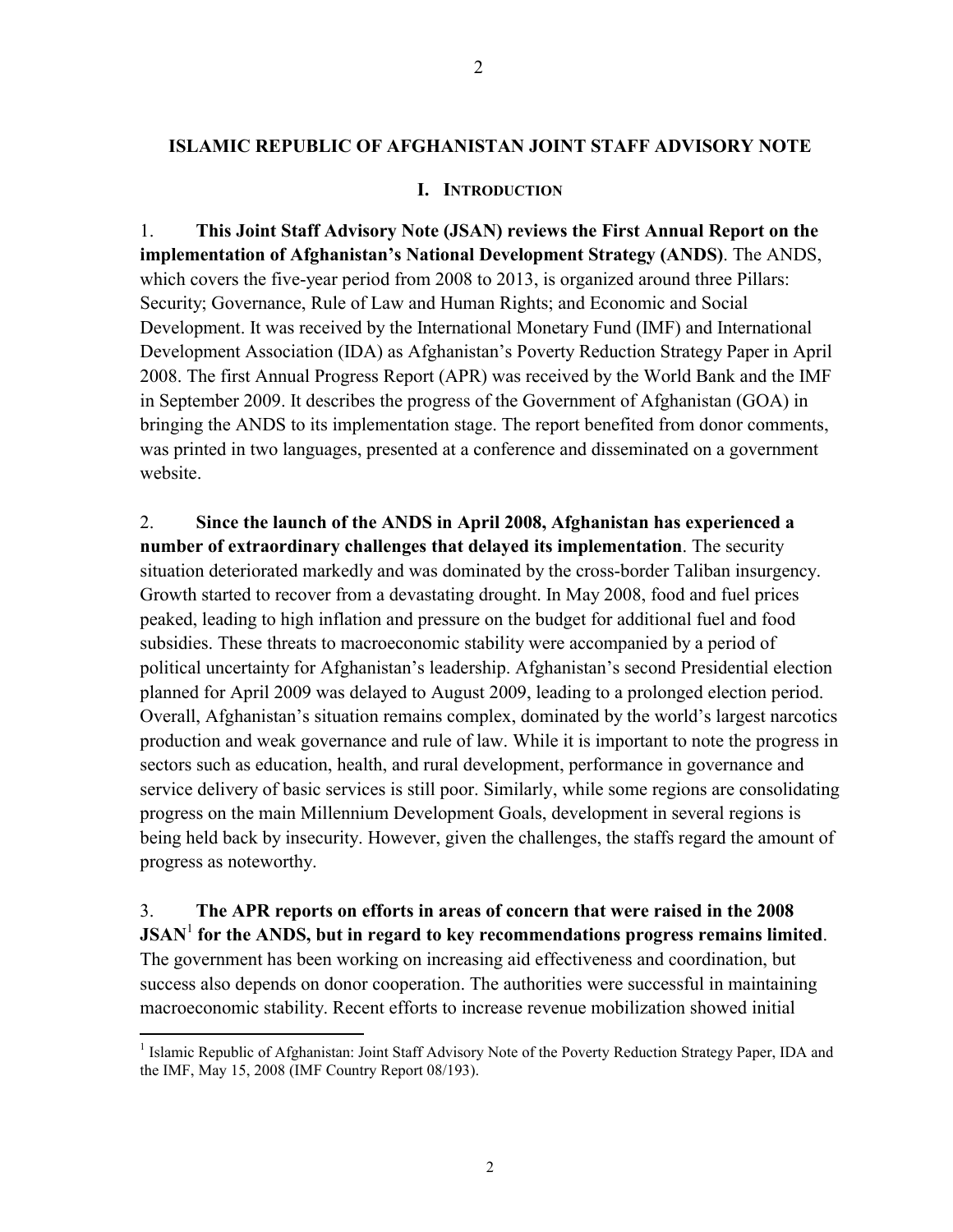success, but the revenue-to-GDP ratio remains low and increased security expenditures hamper the prospects for fiscal sustainability in the medium-term. The lack of prioritization in many sectors remains the main obstacle to effective ANDS implementation, although strong leadership in selected areas, like agriculture and health, has helped identify priorities linked to poverty reduction. The Monitoring and Evaluation (M&E) framework remains very weak and still needs to be developed into a credible instrument to assess progress on ANDS implementation.

4. **The APR notes the constraints imposed by Afghanistan's challenging security and political environment**. The report recognizes that increasing security concerns, capacity constraints, and governance limitations hamper the implementation of much-needed reforms, notably effective and accountable operations in some parts of the country, and hinder sustained economic development and poverty reduction. Progress in these areas is urgently needed to solidify support for the government and begin the transition to a modern state.

5. **The staffs concur with the APR assessment of mixed progress in a number of areas and still nascent M&E arrangements**. While progress was made in some areas, including towards some of the Millennium Development Goals, achievements in other areas were below expectations. For example, child mortality was reduced and school enrollment increased, but access to water has progressed only very slowly. While the report presents the outline of an M&E system, it also acknowledges that the new tools have not been implemented yet and that baseline data needed for a meaningful M&E framework are still not available. While an updated poverty diagnostic, based on the household survey of the National Risk and Vulnerability Analysis (NRVA) 2008, is not available yet, there are ongoing efforts by the government to finalize the analysis of the NRVA 2008 with donor assistance. These results will enable the authorities to refine development priorities and link poverty reduction objectives more clearly with policy recommendations for sector strategies.

6. **In the first year of ANDS implementation, execution of the core development budget**<sup>2</sup> **continued to be slow, reflecting limited absorptive capacity**. At the same time, the APR reports a shortfall of US\$3.2 billion in funding to meet projected costs of the ANDS in 2009/10. Given low execution rates for existing projects, there are questions as to the realism of projected ANDS financing needs. Future financing needs for the implementation of the ANDS far exceed the committed amounts pledged by donors at the Paris Conference in June 2008. Given the uncertainties surrounding external resources, emphasis on domestic

 $2 \text{ In } 2004$ , GOA introduced the concept of a core budget (all funds flowing through its accounts) and an external budget (external assistance directly executed by donors). Within the core budget, operating expenditures are defined as current expenditure and small capital expenditure and development expenditures refer to reconstruction projects and some recurrent costs.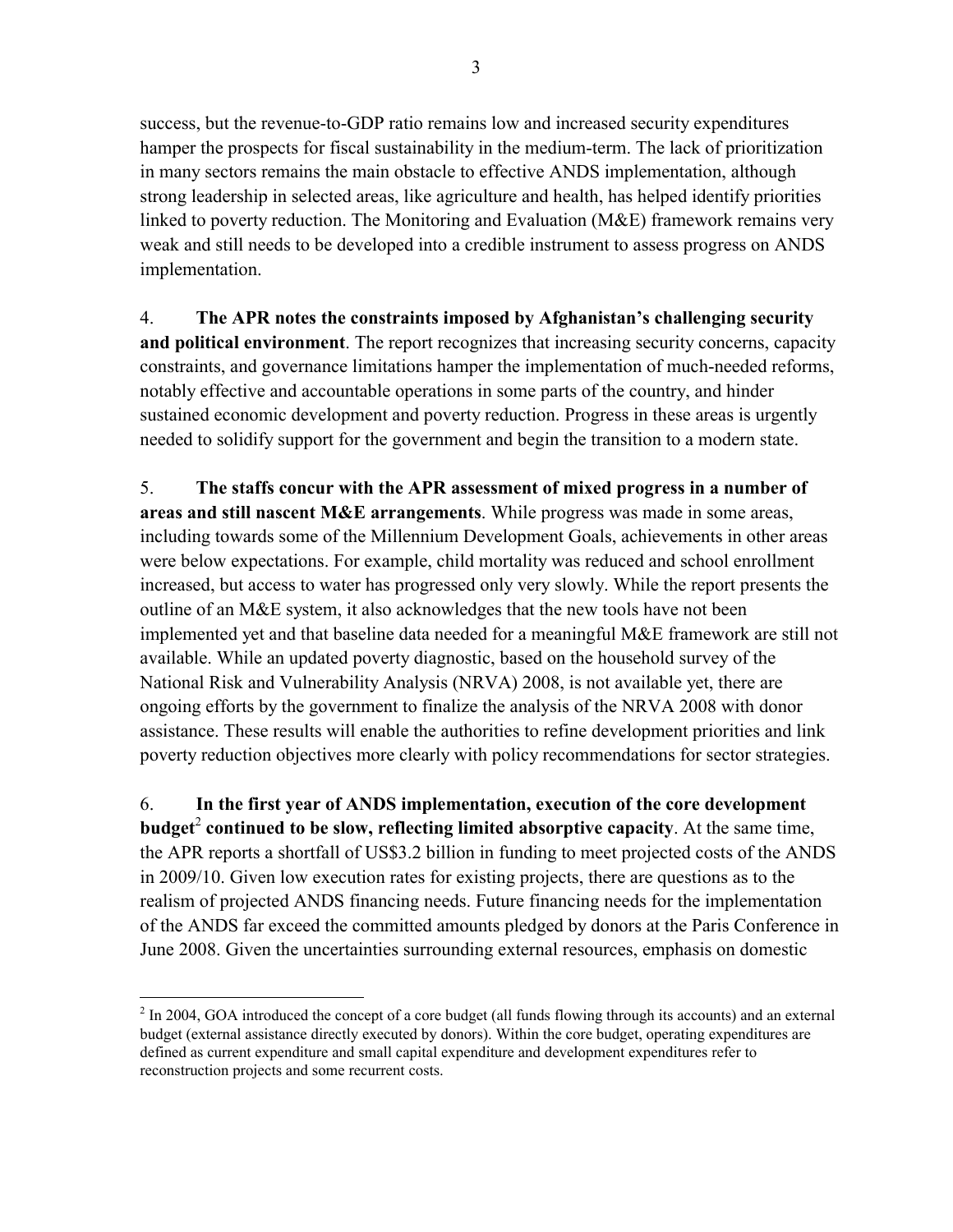revenue generation and a stronger prioritization of sector programs and activities will be essential. The current increases in the operating budget in connection with higher security spending could also constrain the financing of other ANDS activities in years to come.

#### **II. MACROECONOMIC PERFORMANCE AND RESOURCE REQUIREMENT**

7. **Economic performance remains largely driven by agriculture, including opium, and donor inflows**. Real Gross Domestic Product (GDP) growth excluding opium fell in 2008/09 because of a drought, but it is projected to rebound to 15 percent by the end of 2009/10 due to a recovery in agriculture and higher spending by the government and donors. Core inflation was brought down from double-digits in 2008–09 to zero in December 2009 and is projected to be at 6 percent or less by March 2010. Revenue performance during 2006/08 was disappointing, but it has improved in 2009/10. Security-related spending is rising, but increased donor support should keep the operating fiscal balance including grants near zero in 2009/10. The current account deficit including grants is projected to widen to around 3½ percent of GDP in 2009/10, from around 1½ percent of GDP in 2008/09. However, the current account deficit excluding grants has remained high; it was around 65 percent in 2006/07 and is projected to narrow to 54 percent of GDP in 2009/10. The exchange rate has experienced a slight nominal appreciation since March, but remains close to its five-year average in real effective terms.

8. **The government is developing mechanisms to align the budget with the ANDS**. The Medium-Term Fiscal Framework (MTFF) is in line with the authorities' economic policies supported by the Poverty Reduction and Growth Facility (PRGF). However, the MTFF is formulated in a reactive rather than proactive way and lacks predictability over the medium-term. The staffs welcome initiatives to make the budget the central implementation tool for the ANDS and to continue to strengthen the MTFF. These initiatives include the planned development of a medium-term expenditure framework and results-based program budgeting. In their implementation, the authorities will need to take capacity constraints at the Ministry of Finance (MOF) and other line ministries into consideration.

9. **The staffs agree on the need to prioritize across sectors and within each Pillar of the ANDS**. This is particularly relevant in light of the financing gap projected in the APR and the prominence assigned to large public sector investments in infrastructure. However, the staffs are concerned about the low execution rate of the development budget (which is currently almost completely financed by donors). The execution rate declined in 2008/09 although performance recovered somewhat in the first half of 2009/10. In this connection, further improvements are needed in capacity building, budget formulation, transparency and governance, and execution processes. Both the government and donors need to work together to resolve this issue.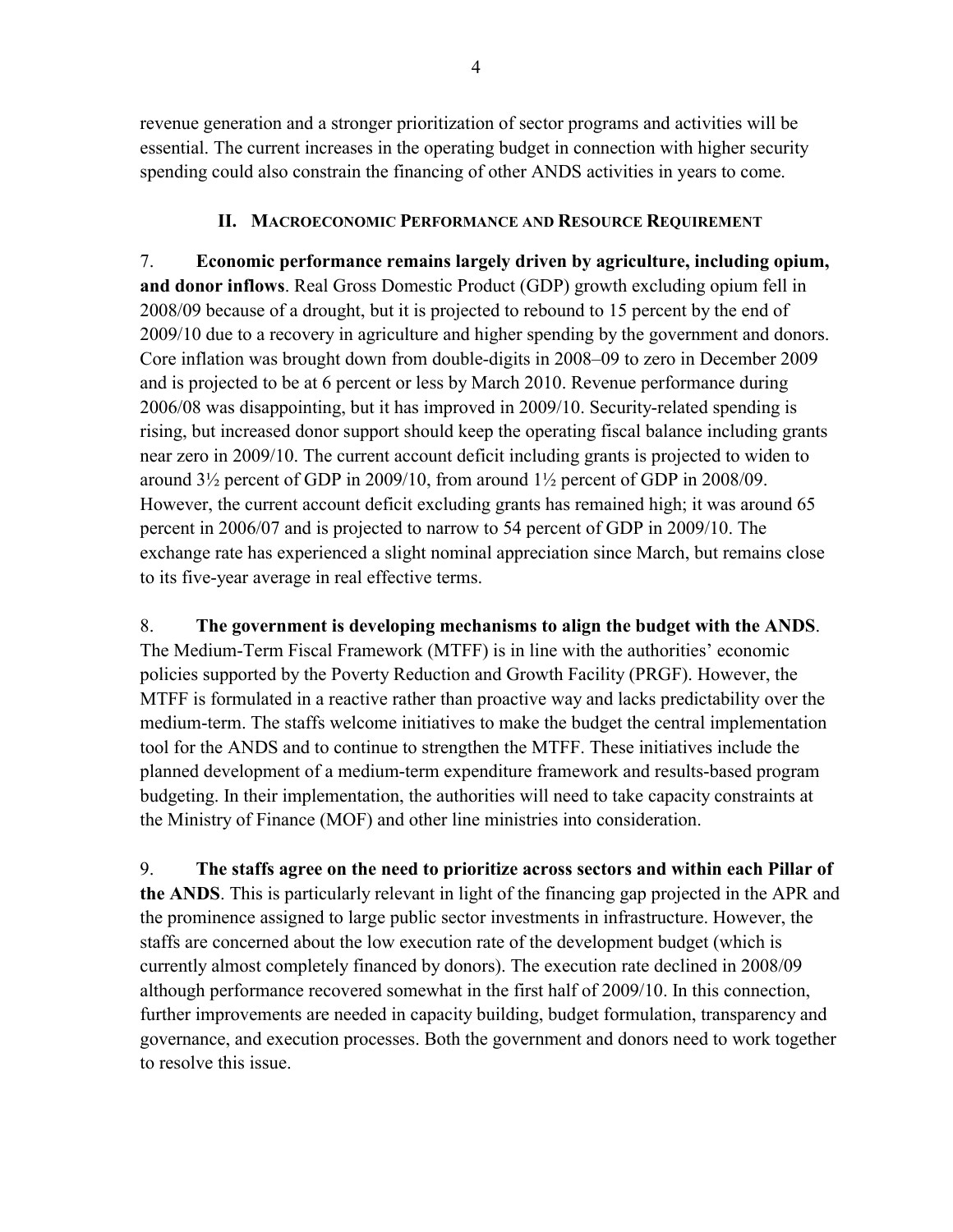10. **A strong commitment to boost revenue collection will be needed to meet the fiscal objectives of the ANDS**. Given Afghanistan's massive development and security needs, major efforts by the authorities will be required to increase domestic revenues in years to come. Without significant structural reforms in tax and customs policy and administration and a broadening of the tax base, the recent revenue expansion will not be sustainable. Even with higher revenues, strong spending pressures in coming years will pose a challenge to fiscal sustainability.

11. **Increasing aid effectiveness will be critical in the period ahead**. Appropriate focus on aid effectiveness (e.g., alignment of aid with national objectives), will be critical going forward. The ANDS results-financing mechanism, concentrating on output and outcomes, has the potential to improve aid effectiveness in Afghanistan. The staffs agree with the government's suggestion to shift resources from the external budget to the government budget to better align aid with national priorities, although this shift will need to be done sequentially, beginning with increased transparency of public expenditures financed by donors outside of the government budget.

# **III. PROGRESS DURING THE FIRST YEAR OF ANDS IMPLEMENTATION**

12. **This document assesses the progress reported in the 17 sector strategies and six cross-cutting themes, following the outline of the APR**. Some achievements are commendable, particularly given the deteriorating security situation. However, the staffs consider that some of the ANDS commitments need to be sharpened and the overall goals further sequenced and prioritized. As the policy discussions within the government and with the donor community continue, the programmatic context is likely to change. Some of the initial commitments remain too broad or ambitious, sometimes overlap or lack specifics. The staffs encourage the authorities to view the ANDS as an evolving document and adapt it to the evolving context and needs in Afghanistan.

13. **The monitoring of progress would benefit from taking into account broader medium-term considerations and not just reporting on short-term actions**. The M&E framework for many sector strategies includes large numbers of indicators not only missing baseline data, but also lacking clear time bound targets. This complicates oversight, making it difficult to assess progress. Reporting efforts need to become more precise and less focused on process indicators. The staffs note that four sectors (health & nutrition, education, agriculture & rural development, and energy) have draft Sector Results Frameworks and encourage the authorities to finalize them, based on the advice provided, and to work on developing other key Sector Results Frameworks.

14. **Improvements in many sectors are constrained by limited capacity, weak governance, and lack of clarity in sector leadership.** For several sectors, Afghanistan's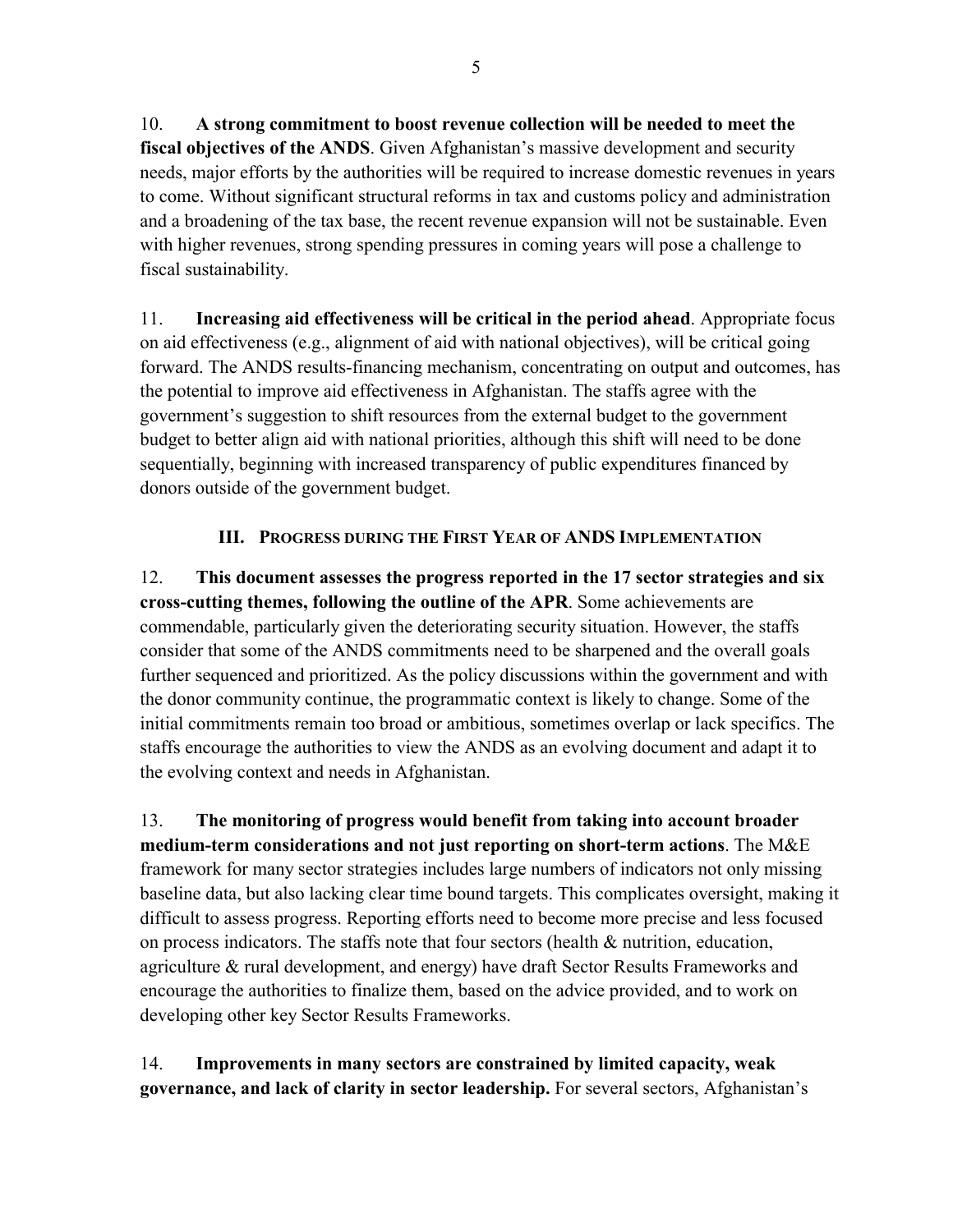limited absorptive capacity constitutes a major constraint to the envisioned increases in ANDS-related spending. In addition, institutional arrangements, especially for program implementation, are often not fully developed yet. Lastly, inter-ministerial coordination in several sectors seems to be difficult and should be improved.

### **A. Security and Governance**

15. **Developing an appropriate financing approach to the security sector is critical for the implementation of the ANDS**. The security sector remains the largest sector accounting for about 30 percent of the government budget. In addition, the large amount of security expenditures financed outside the government budget, demands a reasonable financing approach that includes both government expenditures and donor-financed expenditures outside of the government budget. Furthermore, fiscal sustainability is heavily dependent on security sector expenditures. Therefore, coordination between donors and the MOF on security spending, including issues related to the size of the Afghanistan National Army and Afghanistan National Police, will be critical in the period ahead.

16. **The report recognizes that efforts are needed to improve Governance, Public Administration Reform (PAR), and Human Rights**. Progress in the implementation of the PAR, particularly the Pay and Grading component, has been measured. This and other challenging governance-related reforms will require high-level political commitment, possibly reform champions or a government lead agency in charge. The staffs recommend that governance indicators for the M&E framework should contain measures of voice and accountability over time with appropriate indicators and data sources.

17. **The lack of consistency and prioritization in the National Justice Sector Strategy complicates M&E efforts in this area**. The report lists a number of measures as achievements, although they represent inputs to reforms they would benefit from being linked to particular goals. Furthermore, the description of progress in this sector is at times inaccurate or overstated. The staffs urge the authorities to improve the M&E framework in this sector focusing on specific outputs and outcomes as a feedback mechanism to implemented policies.

# **B. Social and Economic Development**

# **Infrastructure and Natural Resources**

18. **The APR notes the potential contribution of the energy sector to Afghanistan's development, but is silent on the target indicator of electricity access**. In particular, it is unclear whether there is any plan to achieve the ANDS target to increase electricity supply to 65 percent of households, 90 percent of nonresidential establishments in major urban areas, and 25 percent of households in rural areas. The staffs are concerned that this lack of focus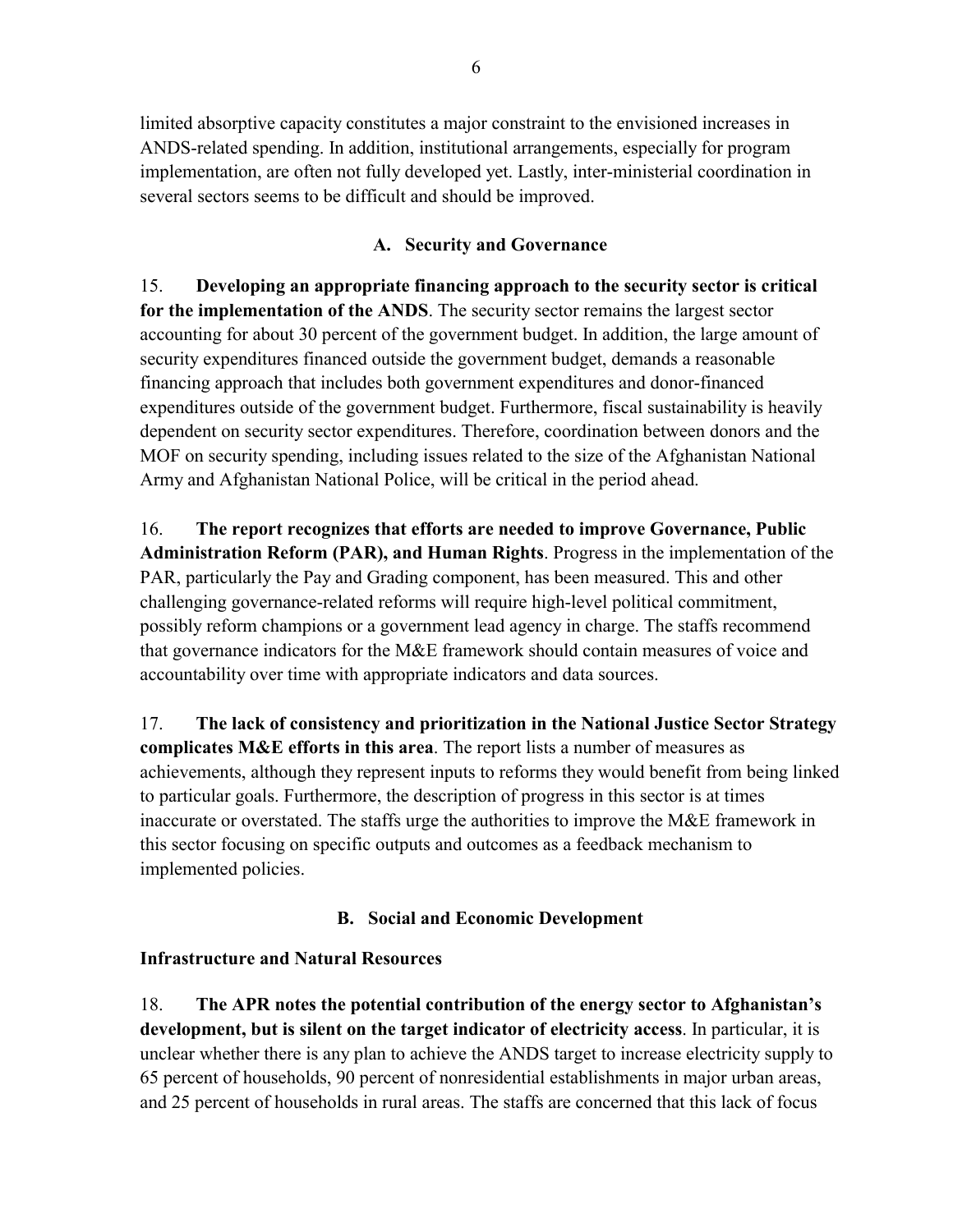obscures the link between investments and targets and suggest reporting sector achievements under titles consistent with the Energy Sector Strategy as well as improving the focus and relevance of the M&E indicators. Activities, outcomes, and indicators need to be linked more clearly, and there is considerable scope for consolidating the number of indicators in the current M&E framework. At the same time, some of the sector's achievements need to be measured more accurately.

19. **The transport sector reports notable achievements in terms of road construction, but the projected number and cost of future programs appear unrealistic**. The staffs strongly encourage the authorities to prioritize programs in this sector and to revise funding expectations to a more realistic level in consultation with donors and in line with predicted government resources for the coming years. Also, the staffs note that activities related to capacity building and preparation of a regulatory framework lag behind and are likely to negatively affect the efficiency and sustainability of service delivery by the sector. The staffs encourage the authorities to lay out a plan as to how to move ahead in these areas.

20. **In the telecommunications sector, the authorities were successful in creating an enabling environment for private sector-led development**. Under government leadership, private competitive mobile provision was supported and sector policy was geared towards private sector involvement. The staffs advise that future progress reports should track: (i) improvements in the regulatory environment for telecommunications, (ii) country-wide usage of telecommunications infrastructure for service delivery (such as mobile money transfer) and internet services, and (iii) the impact of competition in the sector.

21. **The report fails to link the urban sector vision and its strategic approach with relevant indicators to capture progress**. Only one progress indicator refers to improved social services, and there is no reporting on improved housing or municipal infrastructure and services, like water, transport, and street access. The staffs observe that the documentation of progress towards increased access to shelter and promotion of economic development consists mainly of process indicators, i.e. studies and plans that have been completed. However, when referring to the completion of urban policies, codes, regulations and standards, it remains unclear how these planning instruments will support the devolution of authority and responsibility to municipalities. On several occasions, there is no recorded baseline for indicators or enough evidence of progress, and the reported output is outdated.

22. **While progress has been made on the mining sector, further work is required to finalize and implement adequate mining and hydrocarbons regulations**. In addition to the reported achievements, the staffs commend the authorities for the success of the tender of the Aynak copper deposit and the commitment to the Extractive Industries Transparency Initiative. Regarding the Aynak project, the staffs recommend building the institutional and human capacity to monitor compliance with socio-economic and environmental regulations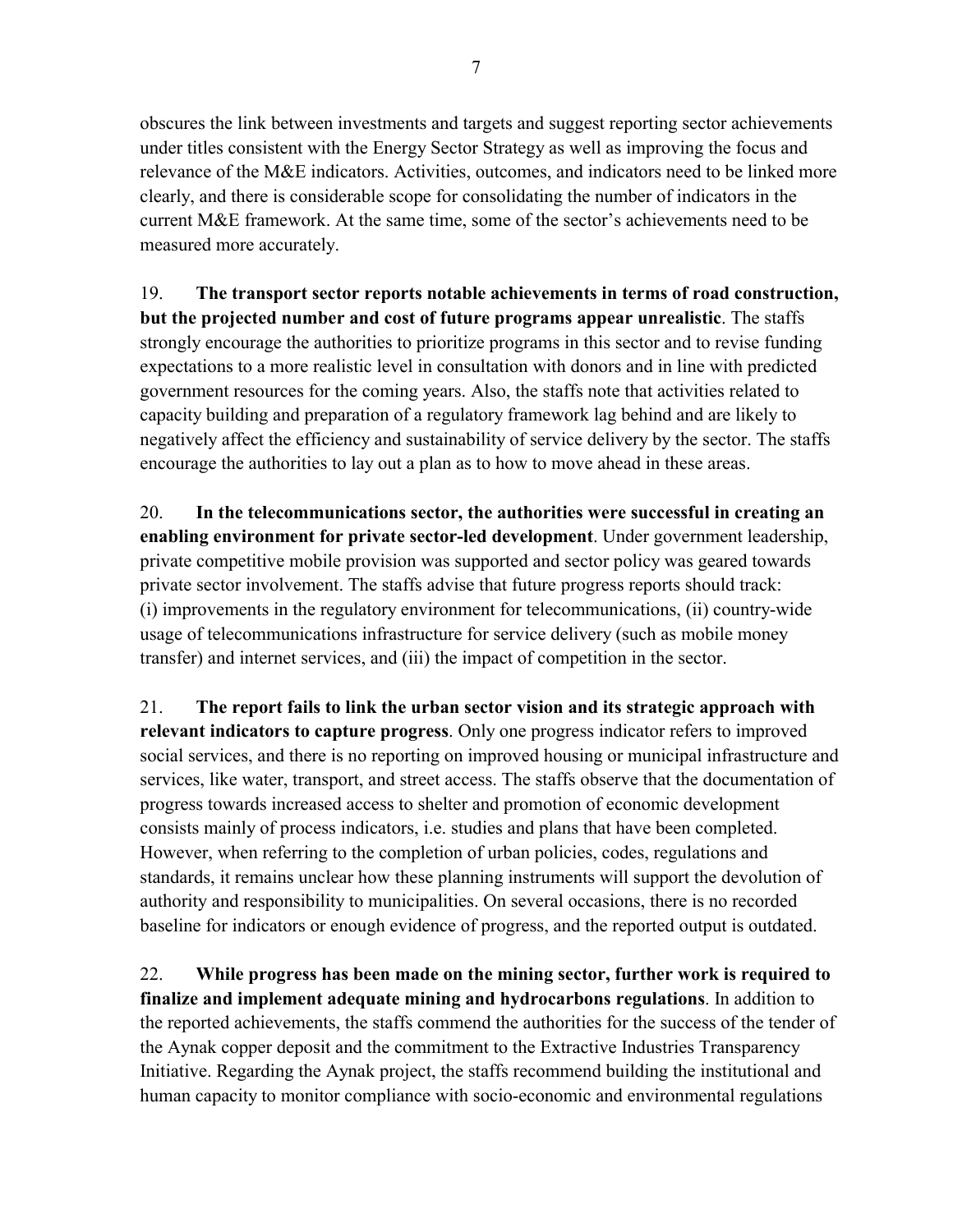and commitments. In addition, a training program to develop capacity in mine and minerelated employment, including provision of goods and services, is urgently required. Large infrastructure investments as a result of new developments, like the Aynak project, should be undertaken in the context of local and regional development plans and complement other planned or ongoing infrastructure investments.

# **Human Development (Education, Health, Social Protection and Refugees)**

23. **The APR reports progress on improved access to education but still lacks M&E arrangements in regard to education quality and outcomes**. Presently reported access indicators (e.g., number of students) are input based and should be complemented by education results in terms of outcomes and impact (e.g., education progress across provinces) and quality of learning indicators (e.g., competencies and skills achieved by students). In order to better monitor the contribution of public spending to poverty reduction, the staffs recommend tracking province-specific expenditure by primary, secondary and tertiary education. In addition, the M&E systems should be integrated into the budgetary and operational planning of the Ministry of Education and the Ministry of Higher Education to guarantee that education programs and investments link with the ANDS education goals of improved equity, quality, and relevance.

24. **The health sector continued to deliver a Basic Package of Health Services to an increasing share of the population, even in areas affected by insecurity**. Unfortunately, the progress report does not clearly describe those advances. Although the sector is largely dependent on external financing, the leadership of the Ministry of Public Health (MOPH) in the sector was enhanced by the set-up of various coordinating bodies. Regarding the M&E framework, the staffs suggest more precision in reporting actual results, for example in immunization. In addition, the staffs recommend consolidating the number of indicators in order to focus the government and development partners on the key priorities of the sector, such as availability of nutrition services, antenatal care, delivery care, and vaccinations. Furthermore, baseline and target values for indicators will need to be defined to allow for a better assessment of actual progress achieved during the reporting period.

25. **Progress has been achieved in the policy formulation for pension reforms of public sector employees.** However, in some areas (e.g., disabled and survivors of martyrs'), fiscal affordability conditions need to be reflected more prominently. The staffs recommend further short-term improvements in selected areas, namely; better coordination between the Ministry of Labor, Social Affairs, Martyrs and Disabled (MOLSAMD) and other ministries in the design of a broad social protection reform program, including the safety-net pilot program and the military pension reform; and the definition of targeting mechanisms for the cash benefit programs operated by MOLSAMD. The staffs also advise the authorities to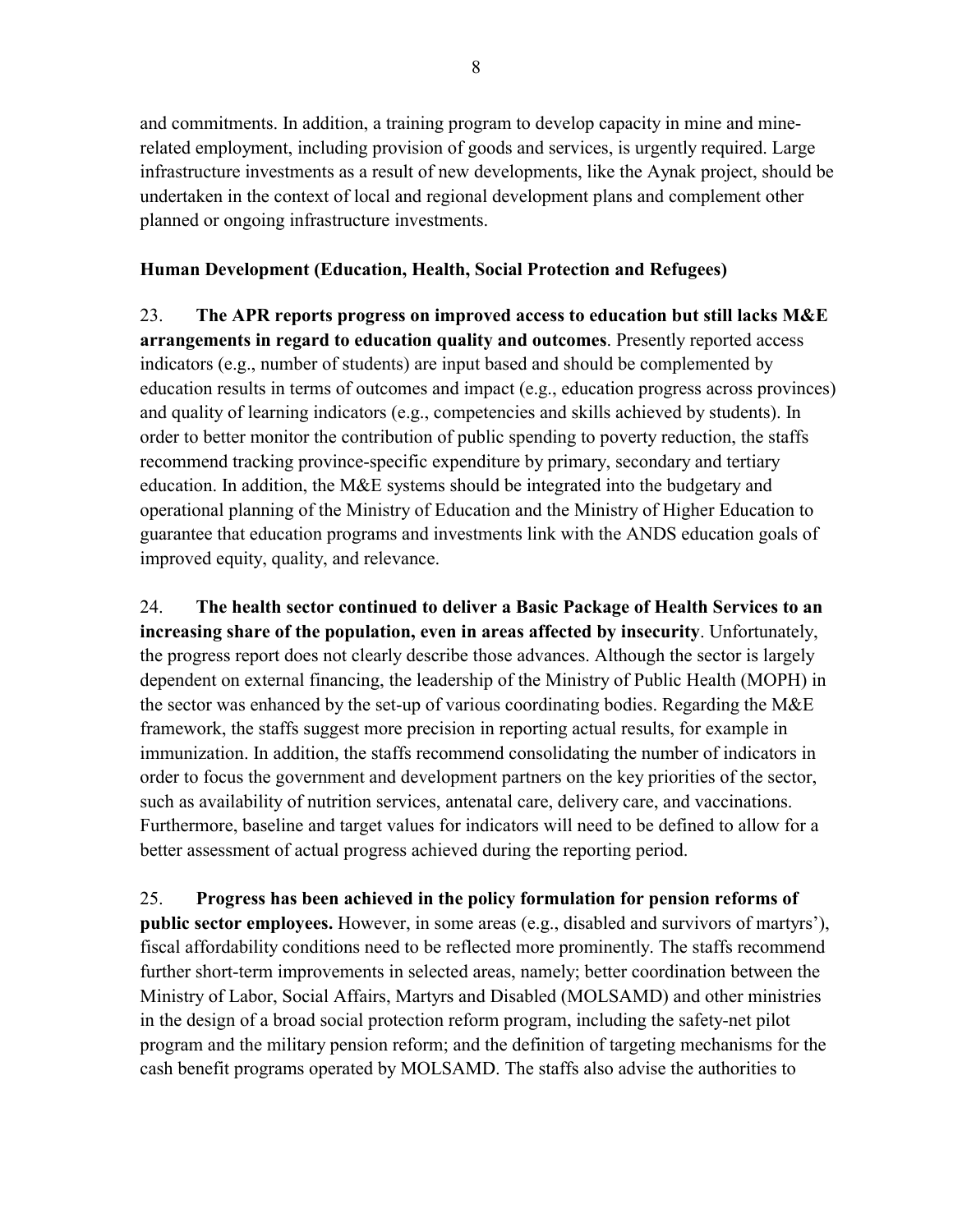adopt a more realistic schedule for commitments under pension policy and administration reforms.

26. **The assistance reported by the Ministry of Refugees and Returnees in support of durable reintegration for returning refugees or Internally Displaced People** (**IDP) has been modest**. With the exception of MOPH, no other ministry reports on services and assistance to returnees and IDP. Yet, Afghanistan is one of the countries with the largest number of refugees, returnees, and IDP caused by conflict.<sup>3</sup> The limited absorption capacity of the Afghan government could be enhanced by effective coordination through interministerial committees to ensure that activities by other ministries include targeted assistance to IDP. The staffs recommend to address critical issues, such as the land rights of IDP, and to establish a knowledge base for addressing sustainable reintegration (e.g., stocktaking of returnees and IDP, including poverty profile, and coping strategies in locations of return/settlement).

# **Agriculture and Rural Development (including Water and Irrigation)**

27. **Achievements in agriculture and rural development were noteworthy in the first year of ANDS implementation, but the M&E system needs to be improved**. The staffs recommend making outcome indicators more specific, monitorable, attributable to the ANDS interventions, and realistic with a timeframe for achieving them. Reported progress needs to concur with the reporting period or at times be further clarified. Whereas there is mention of increased production (or rural income), the staffs recommend referring to enhanced production through productivity increases, since the larger share of production increases should come from improvements in productivity. For the Sector Results Framework, it would be useful to link expected outputs and outcomes with specific projects or programs and their resource envelope in order to make tracking of progress easier and to provide an overview of the sector's activities.

# **Economic Governance and Private Sector Development (PSD)**

28. **Much more needs to be done on economic governance and PSD to establish the right environment for pro-poor growth, including establishing appropriate M&E arrangements**. Critical measures must be taken to provide a more stable and streamlined approach to policy making for the benefit of the public and private sectors and to foster growth. The ANDS Results Framework contains two sector indicators pertaining to PSD, but they lack the methodology for constructing a baseline or measuring progress. As the

<sup>&</sup>lt;sup>3</sup> There are an estimated 1.8–3 million Afghan refugees in Pakistan, about 950,000 registered refugees in Iran (plus an estimated 1.5 million illegal refugees and economic migrants), and around 200,000 IDP.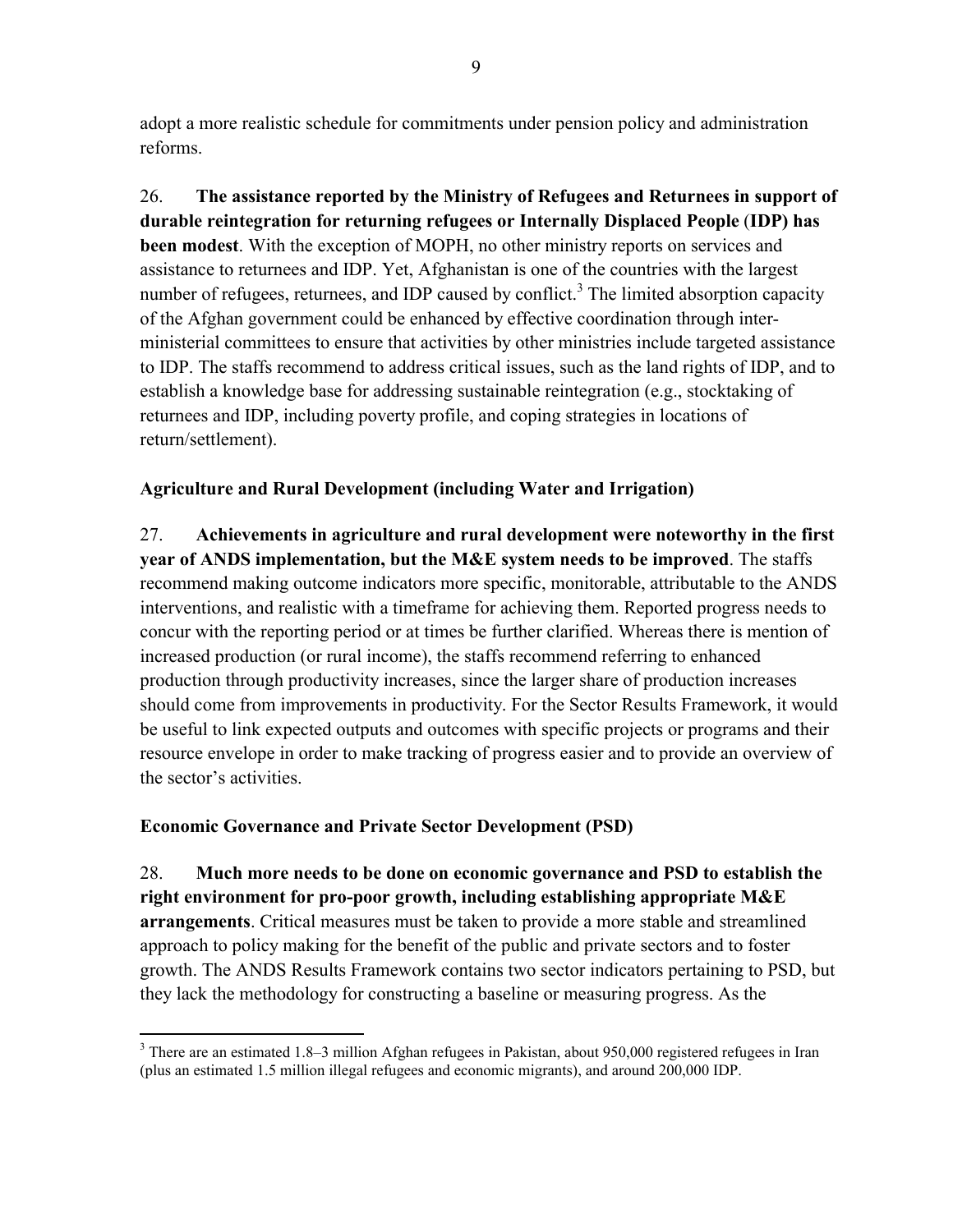monitoring framework is scaled up to cover all sectors, the staffs recommend developing a separate PSD Sector Results Framework, to enable the government to put these issues at the forefront. Key elements of the Doing Business Indicators should be incorporated into this framework. Given the importance of access to land for businesses in Afghanistan, it seems prudent to report achievements in this area (e.g., the enactment of the Land Management Law in 2008 and the completion of an Industrial Park Strategy). The staffs advise that improving cooperation across government agencies for monitoring progress under the PSD Pillar will be vital, as will be capacity building to ensure that policies and laws can be translated into actions and programs and start benefiting the private sector.

#### **C. Cross-Cutting Issues**

29. **While progress has been made on establishing a legal and institutional framework for anti-corruption, there is little evidence yet of progress in reducing corruption**. Good examples of anti-corruption efforts are improvements in Public Financial Management (PFM) over the recent years and the anti-corruption plan at the MOF. The staffs note that the ANDS anti-corruption strategy remains a statement of commitments rather than an implementable plan with specific measures and a concrete time horizon. In this regard, the authorities need to re-double their efforts and implement credible and visible anti-corruption actions government-wide. The staffs acknowledge the difficulties for measuring progress in anti-corruption efforts, and advise that reporting on achievements in this area should include data on prosecution and conviction rates as well as perception indicators (e.g., the Transparency International Corruption Perception Index).

30. **As weak capacity remains a major obstacle to the implementation of reforms, strategic solutions are required**. To date, little has been achieved by the Inter-Ministerial Commission on Capacity Development (led by the Ministry of Economy) and government will need to coordinate better the multitude of interventions in this area. The report acknowledges the importance of capacity development in relation to the delivery of public services by the Afghan government. In this light, capacity development needs to be more closely linked to public administration reform and rationalization of technical assistance across the board.

31. **The ANDS Progress Report could have provided a broader, developmentoriented perspective on the opium economy**. There has been progress in reducing the area devoted to poppy cultivation and, to a lesser extent, in reducing the size of the opium harvest in 2008 and 2009. However, the reduction in opium cultivation and production can be attributed primarily to reversible market factors (i.e., declining prices and large inventories). Eliminating the Afghan economy's dependence on opium will take a long time, and year-toyear fluctuations are less important than medium-term trends. It will be very important for the government to further accelerate its ongoing efforts to reform key institutions like the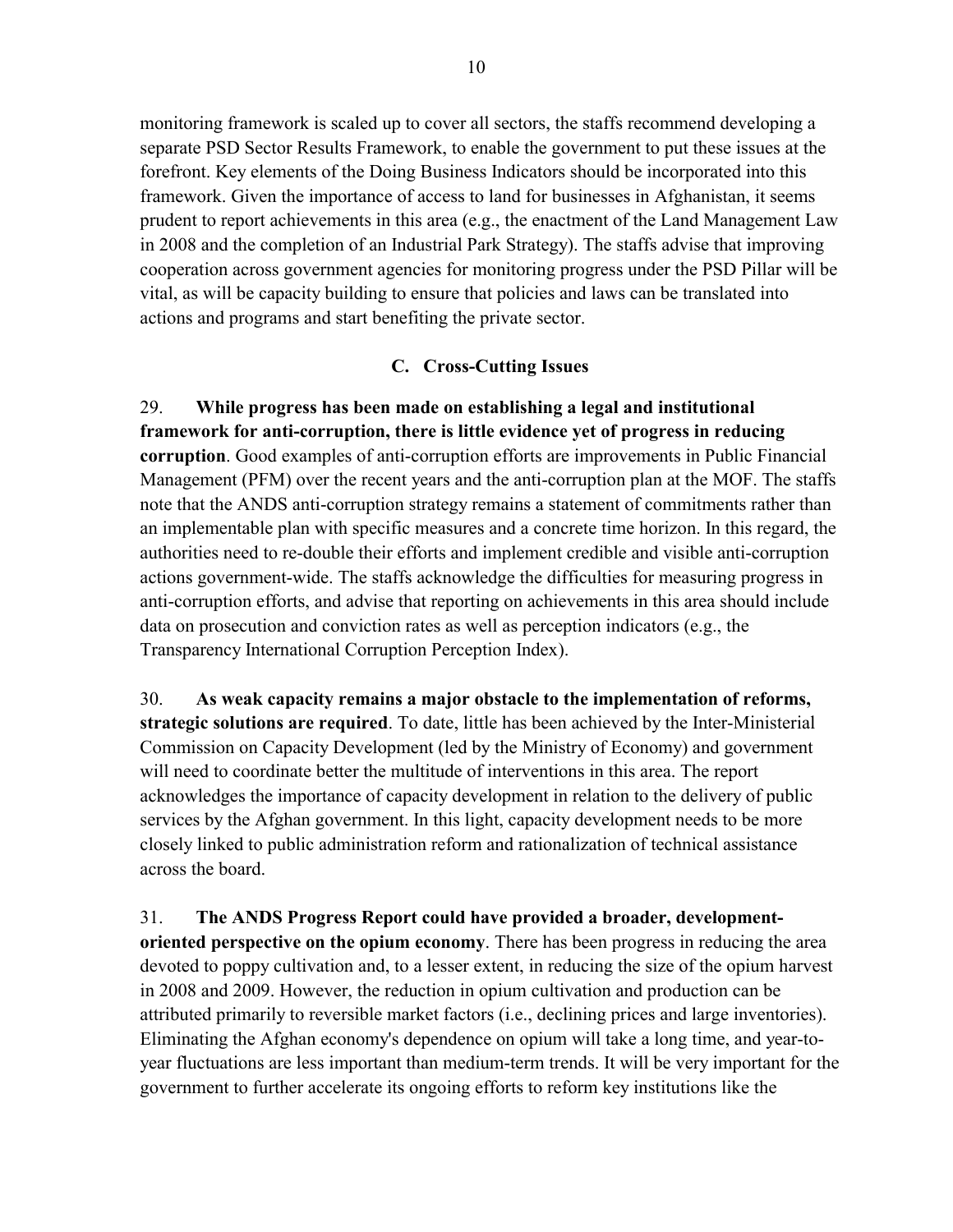Ministry of Interior, to take actions against anyone associated with or benefiting (e.g., through corruption) from the drug industry, and to continue increasing the emphasis on agriculture and rural development in order to generate sustainable alternatives to opium for the rural population.

32. **For Afghanistan to become better integrated regionally, it will be important to address three critical issues: water, energy and trade and transport**. Being a landlocked country and in order to transform itself into a land bridge, Afghanistan needs to agree on a clear set of protocols or international standards for operating its land borders in coordination with its rim neighbors. The staffs recommend that, in pursuing a regional integration and development agenda, efforts should be made to focus on initiatives and investments which best align with Afghanistan's priorities. This will ensure the most effective use of limited capacity.

33. **The staffs note that while progress in the adoption of environmental policies was made, these policies still await broader implementation and integration into the ANDS**. For example, the Mining Sector Strategy emphasizes sustainable economic gains of mining investments, but does not mention the environmental and social aspects of sustainable development of the mining sector. The staffs advise that mainstreaming of environmental concerns in the country strategy as well as promoting sustainable development is the most effective way to improve environmental conditions in the country.

34. **Progress in promoting gender equality is assessed as modest, despite achievements relating to girls' school enrollment and improvements in maternal health**. There is a lack of progress in achieving gender equity or gender mainstreaming across most sectors, such as microfinance and agriculture. Only the education and health sectors report gender-disaggregated results. The APR points out the lack of a database on gender status across the country and sectors. The staffs consider that reporting on actual achievements could form the basis for improved analysis and strengthen the capacity to develop socially sustainable strategies for increased gender equity, including its impact on poverty reduction. This would lend support and visibility to the initial gender mainstreaming efforts, with direct impact on women and their livelihood.

# **IV. IMPLEMENTATION AND MONITORING ARRANGEMENTS**

35. **The latest Afghanistan poverty analysis was presented in the ANDS and was based on the 2005 (summer) and 2007 (spring) NRVA surveys**. The 2008 NRVA was completed during 2008/09— the first year of the ANDS implementation. However, while there are ongoing efforts by the government to finalize the analysis of the NRVA 2008 with donor assistance, an updated poverty diagnostic is not available yet. The APR reports that the NRVA team at the Central Statistics Office (CSO) received training for screening and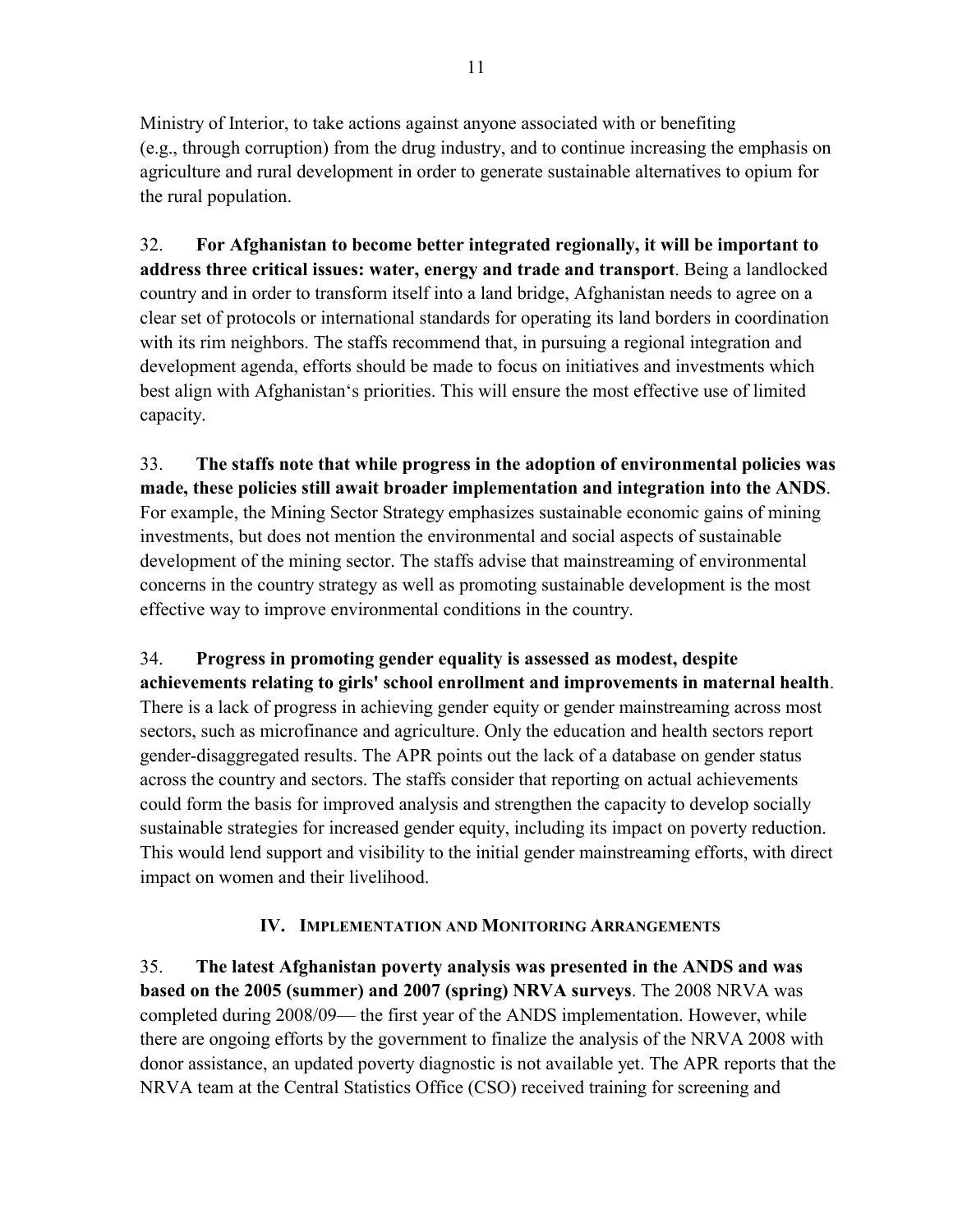processing of raw data and undertaking some statistical analysis for poverty indicators. It is expected that this poverty analysis will be completed by end-2009 and will provide an important input to the ANDS Mid-Term Review expected in June 2010.

36. **The report reflects the government's efforts in developing the ANDS M&E framework**. The approach of Results Based Management is commendable. The staffs assess that the government rightfully took the decision to pilot first in selected sectors and provinces, before scaling it up to the national level. While the staffs find the overall plan for the M&E system to be a good start, there are a number of areas where improvements can be made:

- · **National level indicators for the ANDS M&E framework**: It is encouraging that the report appreciates the value of improving the M&E indicators in the implementation of the Results Based Management framework. The report also states that the ANDS national level indicator framework presented in the Annual Report (Annex V) is still a draft that needs to be finalized. The staffs strongly encourage the authorities to set a timeline for finalizing it, taking into account the approaching Mid-Term Review of ANDS.
- · **Data availability for future reporting of ANDS progress**: Developing a good M&E system hinges on a working statistical system. Strengthening the national statistical system is critical, particularly because the government adopted a new Results Based Management framework. However, results cannot be measured without reliable and consistent statistics. So far, the exercise of monitoring, evaluation, and reporting has relied on existing data sources. In order to ensure that the authorities have data available for future ANDS progress reports, it is important to plan ahead for data collection. Data collection takes time from design, to collection, and to data analysis. The report rightly notes that data produced by the CSO and other agencies should be demand driven. The staffs also encourage data users such as line ministries to engage with the CSO on the planning of future data collection exercises from the outset to ensure that the relevant data will be available when needed.
- · **Quality and consistency of M&E indicators**: The report recognizes the importance of establishing concrete criteria to measure qualitative indicators. While the staffs acknowledge the effort by the MOF to limit the number of monitoring indicators at the sector level, the staffs continue to be concerned about the overall large number of indicators proposed. The staffs agree that indicators lacking informational content should be dropped during the first year, but emphasize the importance to M&E of maintaining a consistent series of indicators over time. The decision to drop an indicator should be based on the inability to measure it or lack of useful information in the indicator. It is important that the remaining set of streamlined indicators be maintained over time so that it is possible to measure change in a set of consistent indicators over time.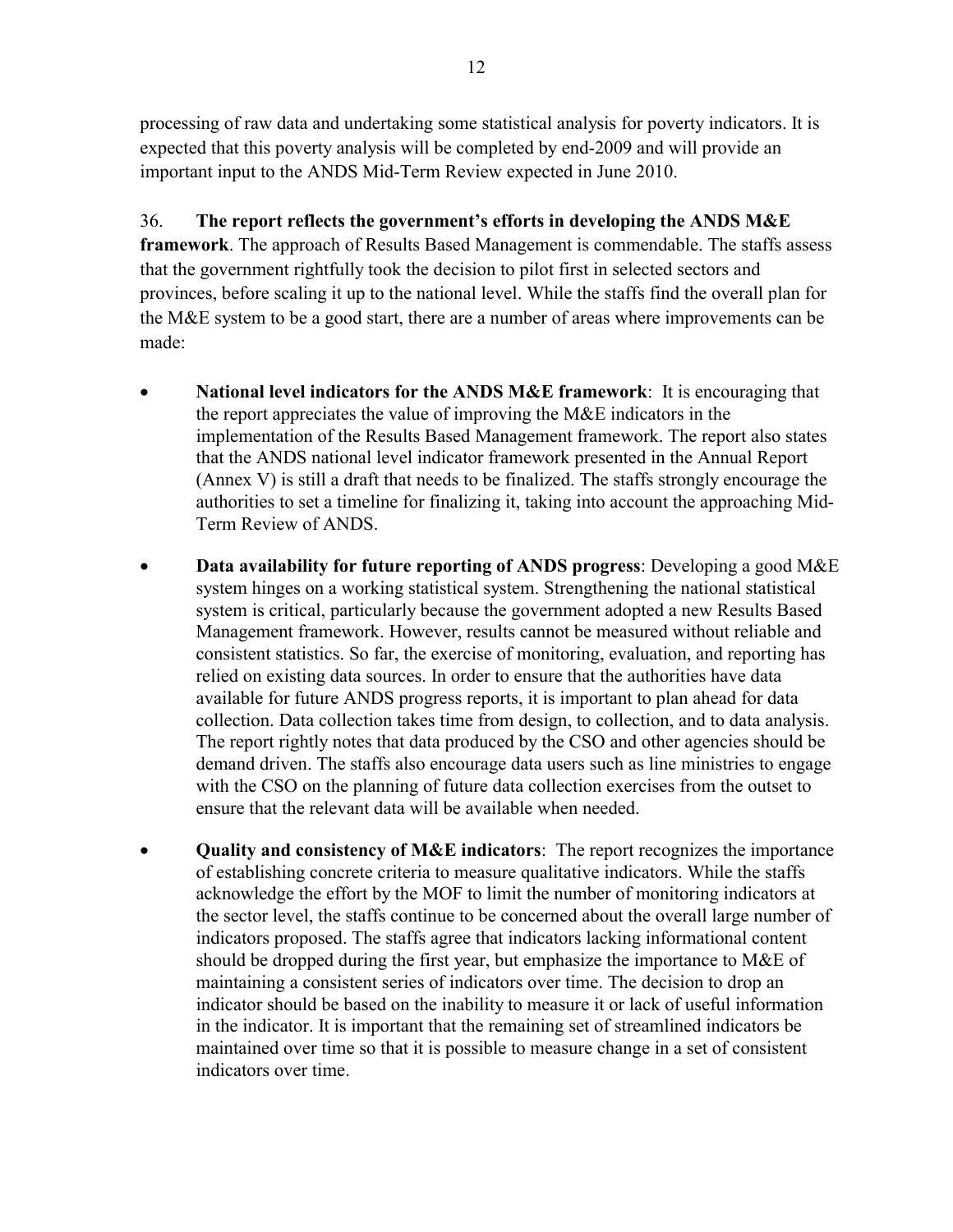37. **While there were efforts to streamline and clarify the arrangements for the ANDS implementation oversight, the staffs advise further consolidation in the institutional set-up for the M&E**. The new machinery of inter-ministerial committees, standing committees, and ANDS units would benefit from review and streamlining to integrate them into the regular institutions of government. The staffs also recommend that the M&E framework be institutionalized in the existing structures of government with technical support from the international community as needed. In addition, the staffs consider that this would be more productive and sustainable from the perspective of government ownership than having separate structures. Progressing toward a simplified approach to program budgeting will also help in these efforts.

38. **Bringing more donor resources onto the national budget will require significant efforts by the authorities, including on improving development budget execution**. It will be crucial for the government to demonstrate continued increase in its capacity to absorb aid through well-designed and well-implemented development programs that achieve results. Further improvements in PFM, procurement systems, as well as the budgetary process will ensure appropriate fiduciary standards. Meaningful prioritization and a clear commitment to accountability for results (including improvements to the M&E framework as recommended) will be essential prerequisites for increased donor support through the government budget. Finally, concrete anti-corruption actions will assure donors of the government's commitment to greater transparency and accountability.

#### **V. CONCLUSION**

39. **The staffs consider that the requirement of satisfactory implementation of the ANDS during 2008/09 has been met**. The first APR gives a fair assessment of progress achieved and the challenges encountered. Full-scale implementation of the ANDS has just started in an environment negatively impacted by insecurity and other fundamental development challenges. In order to present tangible results at the Mid-Term Review of the ANDS in 2010/11, these challenges will need to be visibly and rapidly addressed by the government's implementing institutions in close consultation with the donor community.

40. **Staffs agree with the risk factors outlined in the macroeconomic section of the APR which may affect the implementation of the ANDS**. A noticeable improvement in the security situation remains a requirement for successful ANDS implementation. Given the large investment demands and substantial resource requirements for the ANDS, a stable macroeconomic environment and continued donor commitment are also crucial. A strong policy reform effort, in the areas of tax and customs administration, public enterprise, and private sector development, will form the foundation for growth and poverty reduction. In the meantime, growth will continue to be dependent on agricultural production and recurring